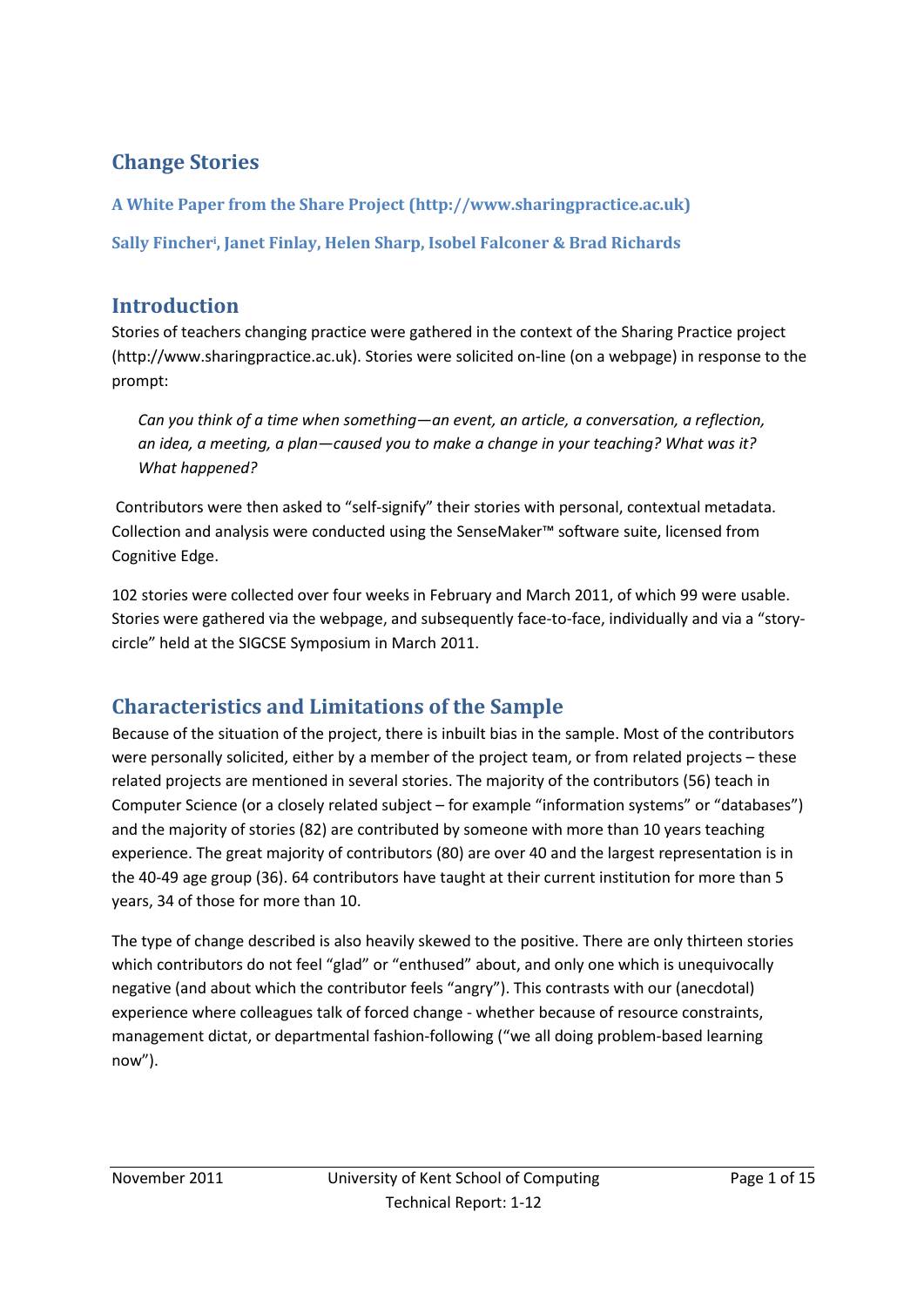The sample is relatively evenly balanced in terms of gender with 54 male and 44 female contributors, and institution-type with 28 research-intensive, 36 teaching-intensive and 31 mixed teaching and research institutions represented.

# **Dataset**

Each contributor wrote a story of their change, gave it a title and attached keywords. All these were free-text. Some contributors added several stories.

For each story, contributors were then asked to indicate how they felt about the change in the story in respect to several "signifiers". These were presented either as polarities, where one end of the "scale" represented a quality taken to excess and the other its absence (for example, "The change this story describes is limited to individual practice" at one end to "The change this story describes involved programmatic change (QA)" at the other) or as triads, where each point of a triangle represented a separate quality (for example: The change in this story relates most to ... "Student Motivation", "Student Achievement" or "Student Experience"). Neither polarities nor triangles had points noted on them, so contributors were not selecting from fixed values. Contributors were asked to make a mark on the scale (or triangle) that "best described" change in their story. Contributors were also asked to select from lists of mutually-exclusive options asking them: how they felt about the story, who they thought should pay attention to it, and how long they would remember it.

Each contributor was also asked to indicate some demographic data – for example, age, gender, length of career, length of time in current institution. Some of this data was gathered via options from a list of possibilities (for example, age was selected from a series of ranges), some was write-in (for example, discipline taught). Some contributors submitted more than one story.

# **Analysis: SenseMaker™**

Within SenseMaker™ analysis, the content – the text – of the stories is not initially considered. Instead the stories are examined as a set, clustered around the contributor-provided metadata. So, for example, each triad may be reproduced, populated with the dataset, where each dot represents a story – or sometimes several stories – at each point. Although many stories may be shown at one point, one on top of another, when we report "outliers" they are all single stories. This representation is not a graph, but rather provides an impression of the relationship between the stories in the dataset. [See fig. 1]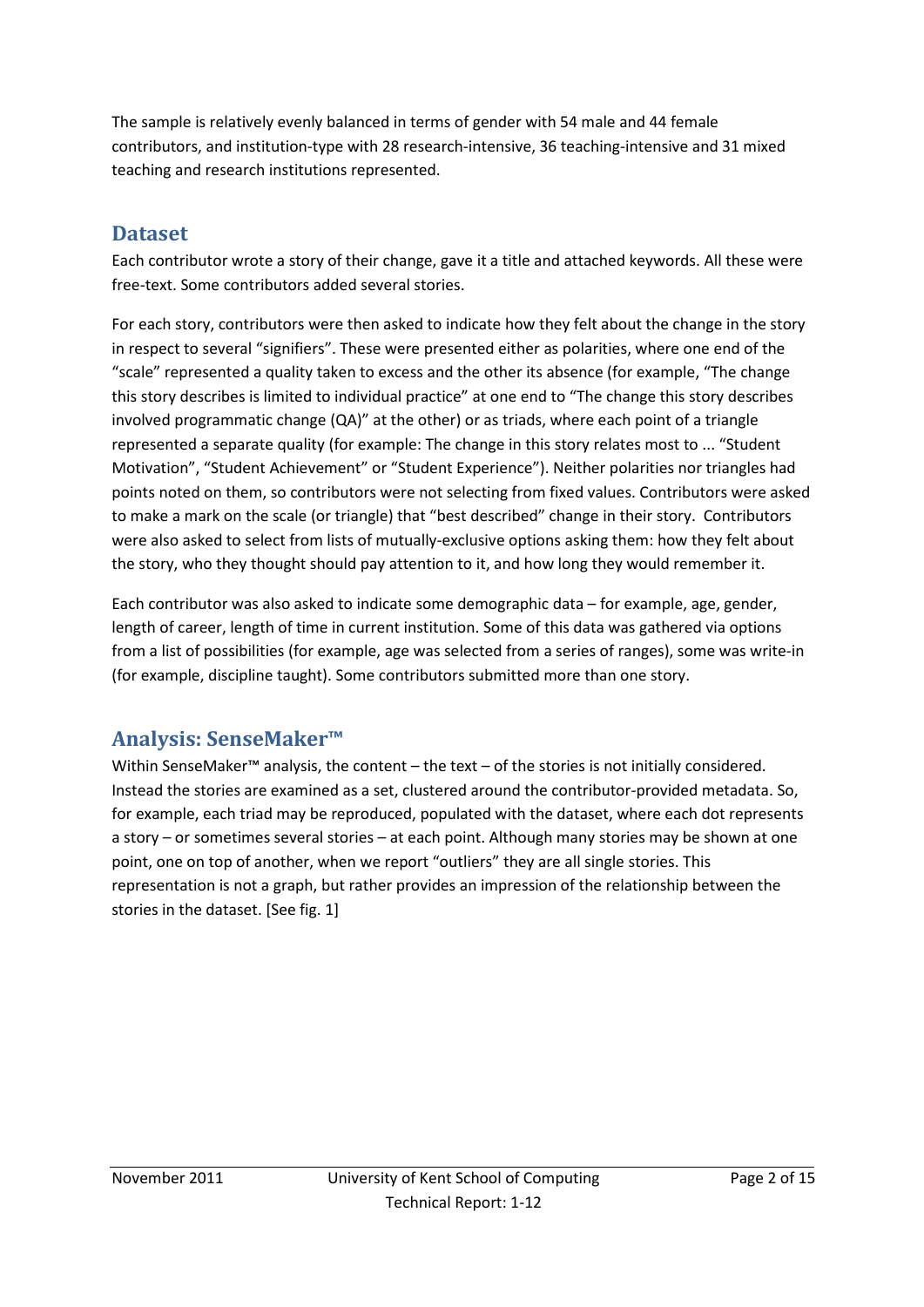#### The change in this story happens because of



Polarities have a different, although analogous, histogram representation [see Fig 2] where each story (or group of stories) is represented by a bar, and the whole may be overlaid with simple statistical data. Figure two represents data for the polarity "The change this story describes is smallscale" (far left) to "The change this story describes is large-scale" (far right)



Figure 2: exemplar SenseMaker™ dyadic representation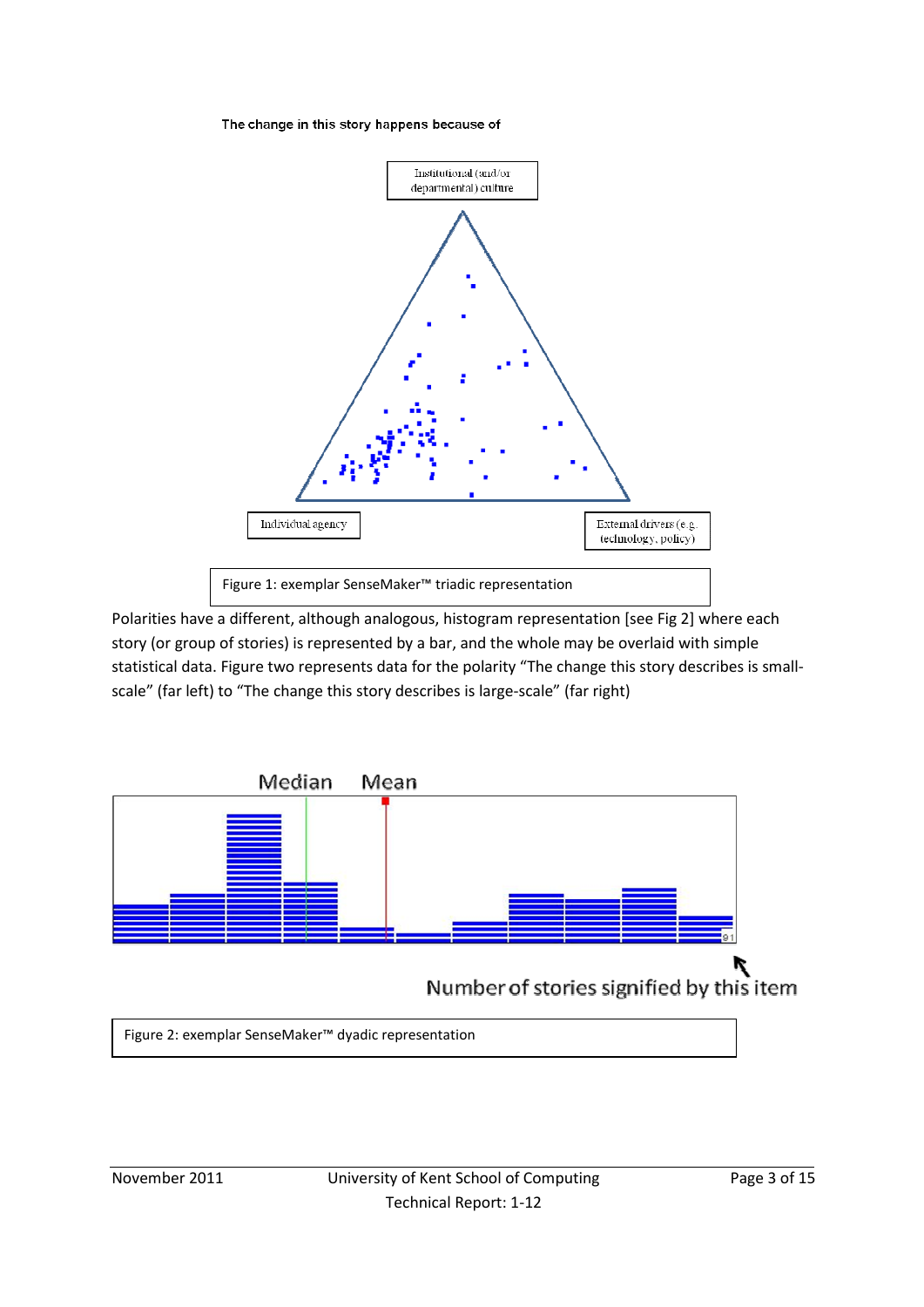These visualisations can then be interrogated by any of the questions – for example, the type of institution the contributor works at (perhaps research-intensive or teaching-intensive). Due to our inexperience in designing SenseMaker™ studies, some of the questions were effectively unusable in our analysis – notably "discipline" and "country" – as we permitted free-text entry, rather than constraining choice to a list of options.

We examined the data present in each polarity and triad for each choice in each question. Simple visual inspection showed where there were obvious clusters, similarities or differences in patterns (and equally easy identification where data was evenly spread and there was "nothing there"). It also allowed easy identification and inspection of outliers or other oddities. Some questions were more "telling" than others, often providing quite strong patterns– for example, institution-type, teaching experience and gender.

# **SenseMaker™ Results**

Not every interrogation of the dataset was meaningful. Here we report what we saw, the patterns that were evident and strong from our dataset.

### **Boredom, fear or excessive stress?**

We presented this triad of responses under the overarching question "What long-term outcome of change do teachers fear more?". Overall, stories were more concerned with failure than stress, and more of the individual stories which fell between those two extremes were concerned with failure than with stress. The stories that are most strongly associated with the "boredom" corner share some characteristics in that their contributors are all from research-intensive or mixed research-andteaching institutions and they believe the change their stories describe is new within their discipline.

# **Who does change affect?**

When asked who was affected by the change in their story**,** there were notable differences in response dependent on how long the contributor had been teaching, and on the time a contributor had been at their current institution. In both cases the longer the time, the more the response moves from the change affecting individual practice only towards affecting other colleagues and then programmatic change.

Work from the EPCoS project (Fincher, Petre, & Clark, 2001) suggested that educators most easily adopt small pieces of practice, things that they can implement "under the radar", without asking others' permission, or involving QA procedures. Evidence from this study, however, suggests that the observation from the EPCoS project may hold for early-career, or less experienced, teachers. As teachers become established within a department it may be that they become involved in programmatic activities, or that they are more prepared to claim programmatic influence.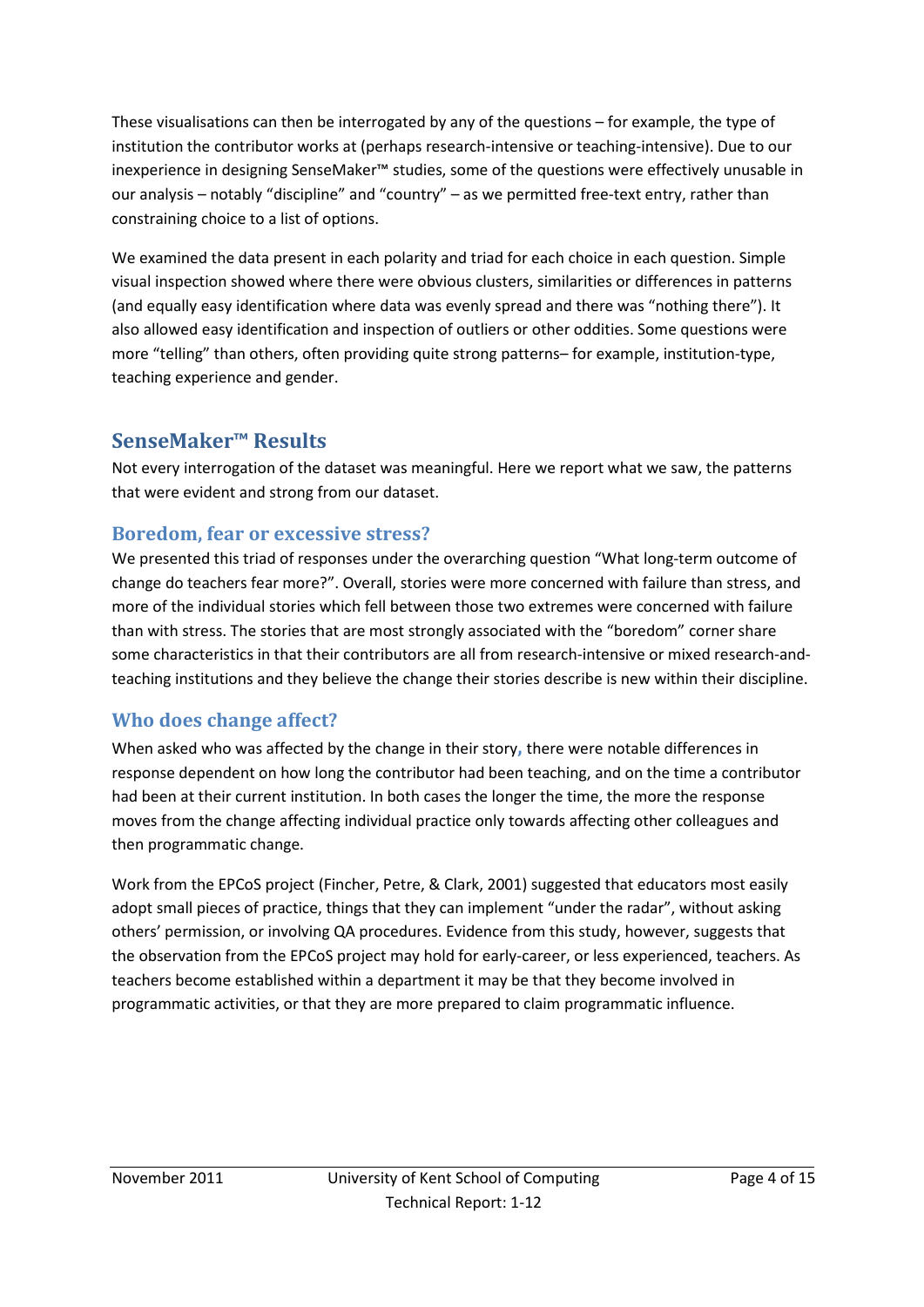Figures 3 and 4 represent the outcomes of the "who does change affect?" question. The representations are not cumulative, that is the stories represented as dots in "40-49" do not include the stories in "30-39".



Figure3: Scale of effect of change by age of contributor (individual practice bottom left corner, other modules/other colleagues top, involves programmatic change bottom right)





When associated with the question "who should listen to this story?" then only those contributors whose stories affected individual practice claimed that "no one special" should pay attention to them (i.e. the 'no-one special' dots only appeared in the bottom left of the triangle). As the scale of the change increases, so does the breadth of the anticipated audience, moving through "my department", "my discipline", "my institution" and "the world".

### **A Focus on Students**

There has been considerable emphasis on "student engagement" in the UK Higher Education sector over the last 10 years (Little, Locke, Scesa, & Williams, 2009), so we asked contributors, in a triad, whether their stories most related to student experience, student motivation or student achievement. No stories emphasised student motivation. The stories associated with the "student achievement" corner were all from contributors in teaching-intensive institutions, and all from midcareer contributors who had been teaching 10 years at their institution (but not over 20). The five stories most extremely associated with "student achievement" were all from female contributors, and when we examined the text of the stories, they were all concerned with scaffolding support for students, not with coaching for higher grades or compliance with bureaucratic requirements (such as minimising failure rates).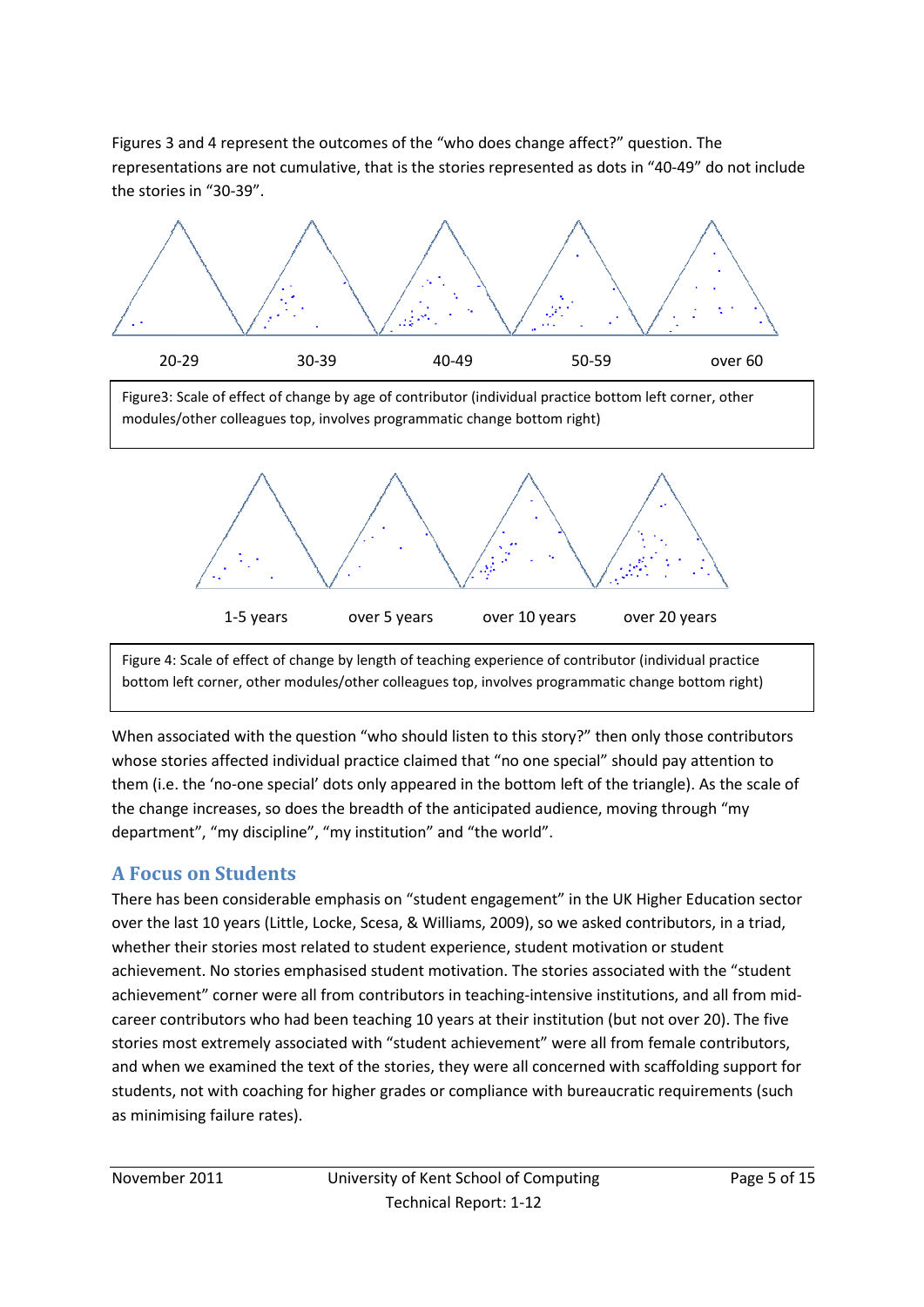### **A Focus on Teachers**

We also asked how teachers themselves felt about the change described in the stories, whether they considered it addictive, whether they adapted to it or whether they distrusted it. There was only one story that showed strong affinity with change being addictive. Those stories most strongly associated with "distrustful" were from teaching-intensive or mixed teaching-and-research institutions. At the same time, when we asked what the source of change was – individual agency, local culture or external driver – then those who said that the source was "individual agency" were mostly from research-intensive institutions. Teachers from research-intensive institutions were also most likely to claim a limited audience for their change – "no one special", or sometimes "the department".

When we questioned the nature of the change – whether it was new to the department, new to the discipline or totally new – there was a small, continuous, effect that the older the contributor and/or the longer they had been in their career (that is, the more years of experience they had) the more likely they were to say that the change their story described was "totally new".

We asked teachers whether they considered change to be a "continuous and healthy" process (far left in figure 5) or "dangerous and troublesome" (far right).



Although there were very few overall who considered change to be "dangerous", all instances where it is occur in teaching-intensive institutions (in fact, almost all institutions below the mean are teaching-intensive or mixed teaching-and-research; equally almost all research-intensive institutions fall above the mean, and thus consider the change they describe as part of a "continuous and healthy process"). Also striking is the similarity of distribution between figure 5 and figure 6, below, which represents "change is a result of individual teachers' actions" (far left) and "change is a result of strategic and management activity" (far right).



Graham Gibbs (Gibbs, Knapper, & Pinchin, 2009) undertook a study of change in teaching in 21 research-intensive institutions. He says: "The study was conducted because it had been observed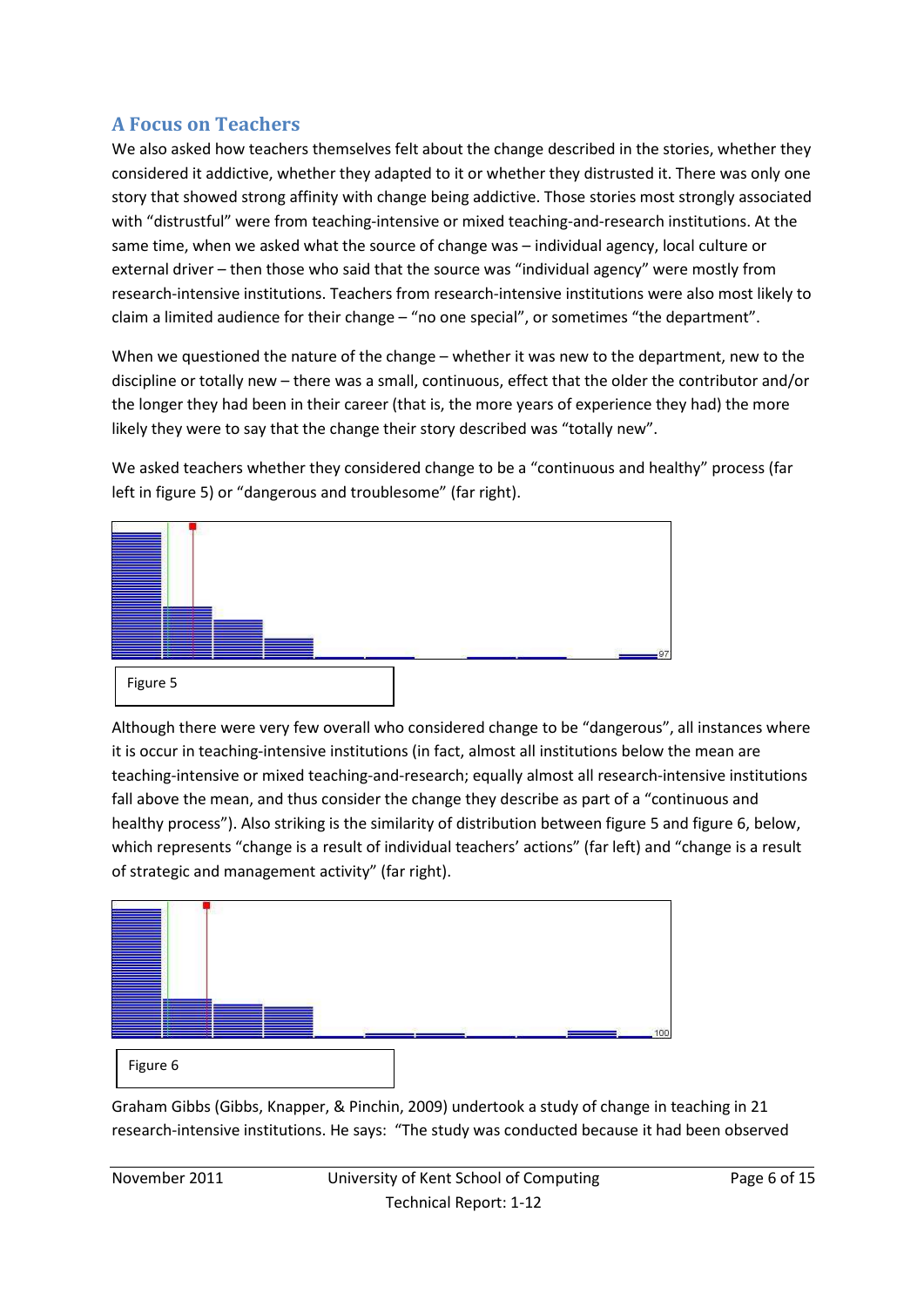that where very high quality teaching could be seen in these universities it emerged from within departments, rather than being initiated from the centre, and the universities in the network wanted to understand how the departments had managed to create such an environment" (p.4). We can similarly observe from our dataset that teaching change in research-intensive departments is associated with individual agency, rather than being planned by an institution or implemented across a department.

We were interested in the impetus for change, in what promoted or catalysed it. In pursuit of this we asked whether the change the stories described was "evidence based" (far left in figure 7) or whether it arose from "instinct or intuition" (far right).



Those contributors who most strongly associate their story as "evidence based" are also more likely to associate the scale of the change as affecting individual practice (rather than module or programme) and to say that "my discipline" or "the world" should pay attention to it.

# **Reflections on the method**

One of the things we found conducive about this analysis was that it took no account of researcher bias". So, for example, when we found an association between "managerial change" and "teachingintensive institutions" we could (and did) think "Oh yes. We could have predicted that". When we examined the stories that were collected under the signification "evidence based" however, there was – to us – no rhyme or reason for them belonging together. But our contributors were not trying to trick us: for them, their stories represented an evidence-based approach. In this way, SenseMaker™ analysis forced us to examine our assumptions more closely than usual in traditional researcher-interpretive analysis (such as coding/tagging the data).

 For example, we had constructed the polarity *evidence-intuition* with the implicit idea that an evidence-base would be external, perhaps drawn from books or research papers. In fact only five of the twenty stories in this cluster shared our interpretation, and referred to this sort of influence, for example:

I read about an online learning management system in a journal [CS59] iii

At ICER 2007, I attended a talk by Michael Caspersen and Jens Bennedsen on their paper titled, Instructional Design of a Programming Course - A Learning Theoretic Approach. I was impressed by their research using videos of worked examples and programming exams to improve students learning in CS1 [CS82]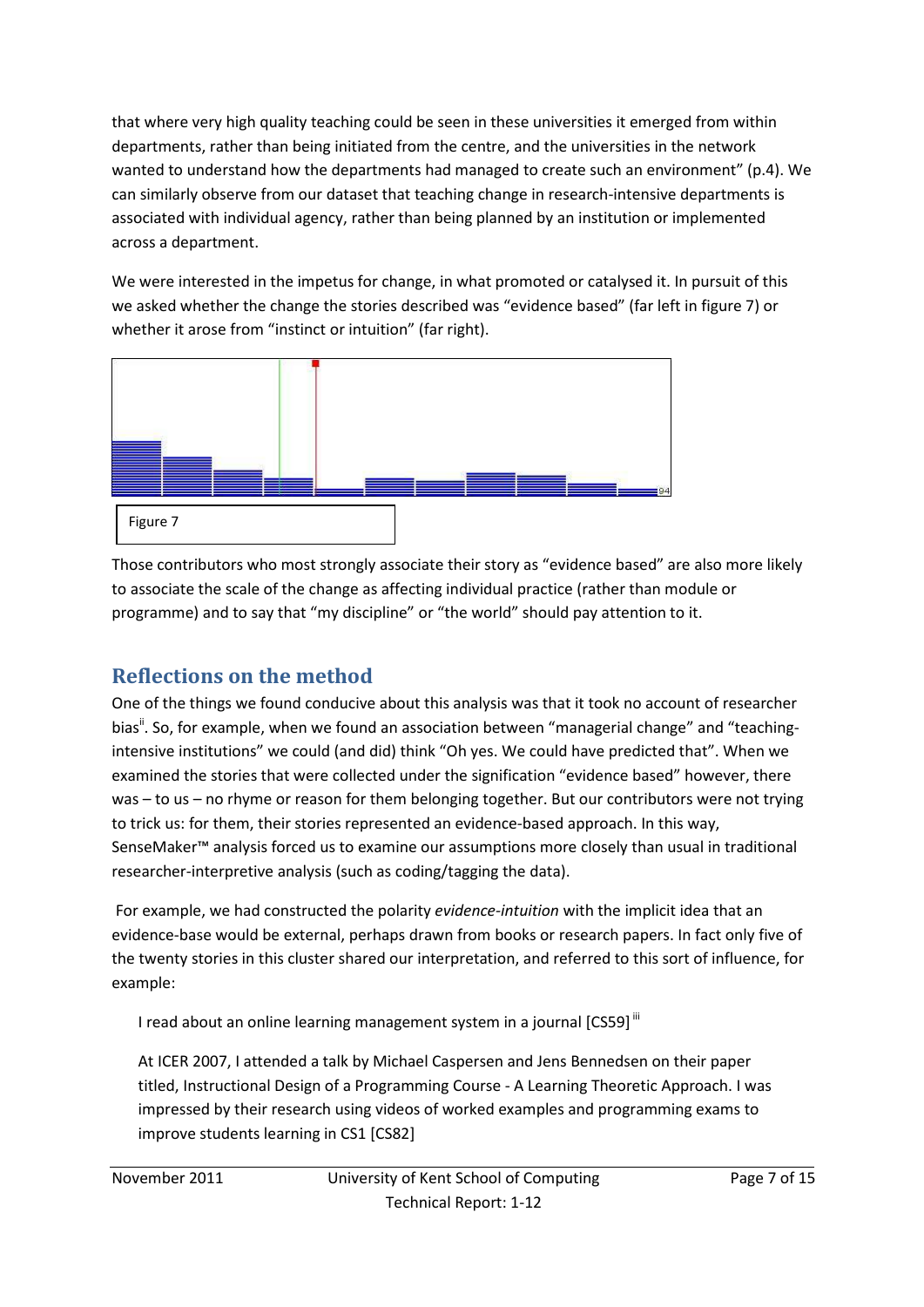Nine stories reported change resulting from observation of students, either as a response to poor performance, or complaint, or in recording improved performance attributed to a specific intervention. So, for these contributors, the evidence they adduced was student behaviour or performance.

For another three, change was attributed to the influence of a colleague.

A sample of marking is always reviewed by a fellow academic. I'd been marking quite successfully with good feedback from students that the comments were helpful however my peer commented that I might like to try focussing much more on feed forward advice so that the student could make specific improvements in approach for future assignments. Incredibly helpful. [CS16]

In the remainder (a further three), change arose from a personal insight, subsequently validated by improvements in teaching and learning.

I was teaching a course on computer architecture for the sixth and final time. This is a third year course, potentially the final year for all (they could choose between a 3-year and 5-year degree). I was really bored and decided I had to change the way I taught the course ... Three of the students told me, years later, after graduating, that this was their best learning experience ever. I learned from this experience to trust the students, to ask them for their opinions, to get them involved in their own education, to challenge them, and to work with them. My teaching methods and principles changed forever. [CS87]

Thus, this cluster of stories represented a much wider variety of meanings that contributors had for "evidence-based" than we would have anticipated: external resources (books, journal papers etc.), data from students (observation, or performance indicators), input from colleagues, and insights corroborated by evidence from later events.

# **Textual analysis**

Nevertheless, we found that we had questions of the stories that our SenseMaker™ analysis could not address. We wanted to ask what had *triggered* the change that the stories reported, we were interested in what *sort of changes* they described, we were curious as to whether change was comparable, even though the contributors came from greatly different contexts. To look at these questions we undertook a more traditional qualitative analysis, taking the story texts as our data. Three researchers independently coded the stories, each explicitly seeking the catalyst for the change and noting other aspects according to individual interest and inclination<sup>iv</sup>. Categories of catalyst were shared and discussed in mutual debrief. Whilst there were different emphases, the categories were comparable. For example, the change catalyst in one story was separately coded as "external influence within the discipline (EID) + peer  $(P)$ ", "observing a colleague", and "influential individual". These categories had commonality in that they all recognised the catalyst was another person, and a person that the contributor did not work with on a day-to-day basis. We did not,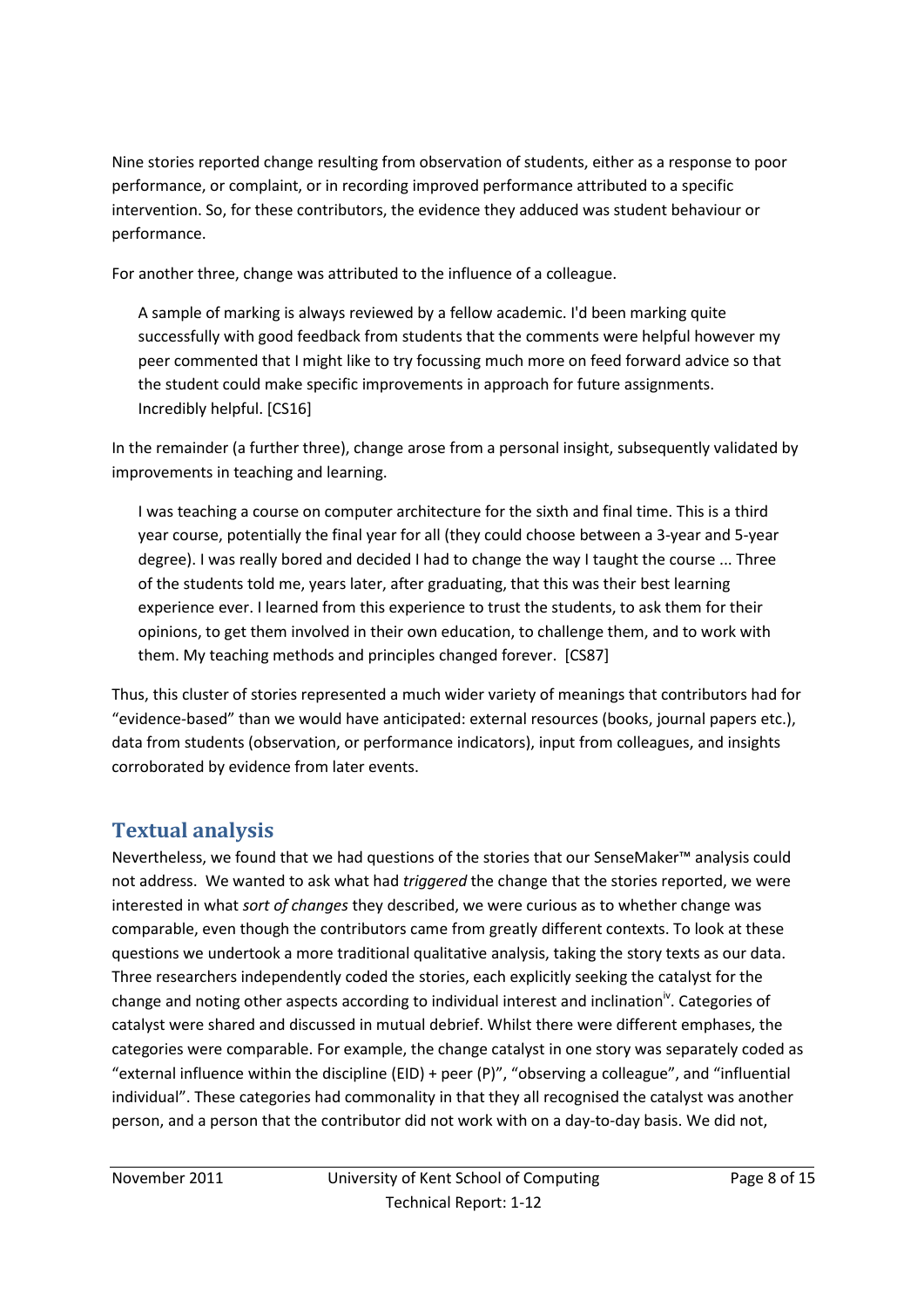therefore, argue the categories to consensus, but worked with their separately nuanced constructions. Here we report here on the major categories of catalyst we identified.

### **Seeking solutions**

The first, most notable, observation was one of absence. Across all the stories, there was only a single narrative that displayed a conscious "seeking for a solution" behaviour.

So I decided to change what I was doing, and looked around for what might work [CS9]

The absence of conscious solution-seeking may be explained by the nature of our prompting question, in that the prompt does not emphasise an existing situation, but a process of change: *Can you think of a time when something—an event, an article, a conversation, a reflection, an idea, a meeting, a plan—caused you to make a change in your teaching? What was it? What happened?*

However, the "seeking solution" behaviour is one commonly attributed to educators. Guzdial and Fossati "… propose to think about an ideal decision-making design process of instructors as composed of three parts: 1. Making a determination that a change is needed. 2. Either finding existing solutions or creating new interventions to address the desired change. 3. Evaluating the effectiveness of the solution and deciding whether to retain it or not." (Guzdial & Fossati, 2011).

It may be that decision-making in teaching, as in other professions, does not involve a problemsolving approach of incremental consideration of each step. It may more closely represent naturalistic decision-making, where professionals make non-analytic choices in situations marked by time pressure, high stakes outcomes, inadequate (or missing, or unreliable or ambiguous) information, team and organizational constraints, changing conditions, and varying amounts of experience (Klein, 1998). Whichever construction is a more accurate representation, "seeking solutions" was an extremely uncommon change-behaviour in our data.

### **Revelation**

Because our request was not bounded in scale or time, contributors submitted stories that described change from a single piece of work in a single course to reflections that spanned decades of an entire career. Perhaps because of this open-endedness, the catalyst for change in several stories was a clearly-recalled moment of insight or revelation, often quite a time in the past.

Coup de foudre: a thunderbolt, a streak of lightning that lit up my skies and changed forever, not only me and my teaching, but also the way in which my students learned [CS27]

My first 'lightbulb' moment came when discussing tutorials with one of the other ... tutors on the course I was originally hired to teach. [CS73]

In some cases, the insight was the point of a story. The title of CS85 is "An Epiphany" and contains the revelatory moment: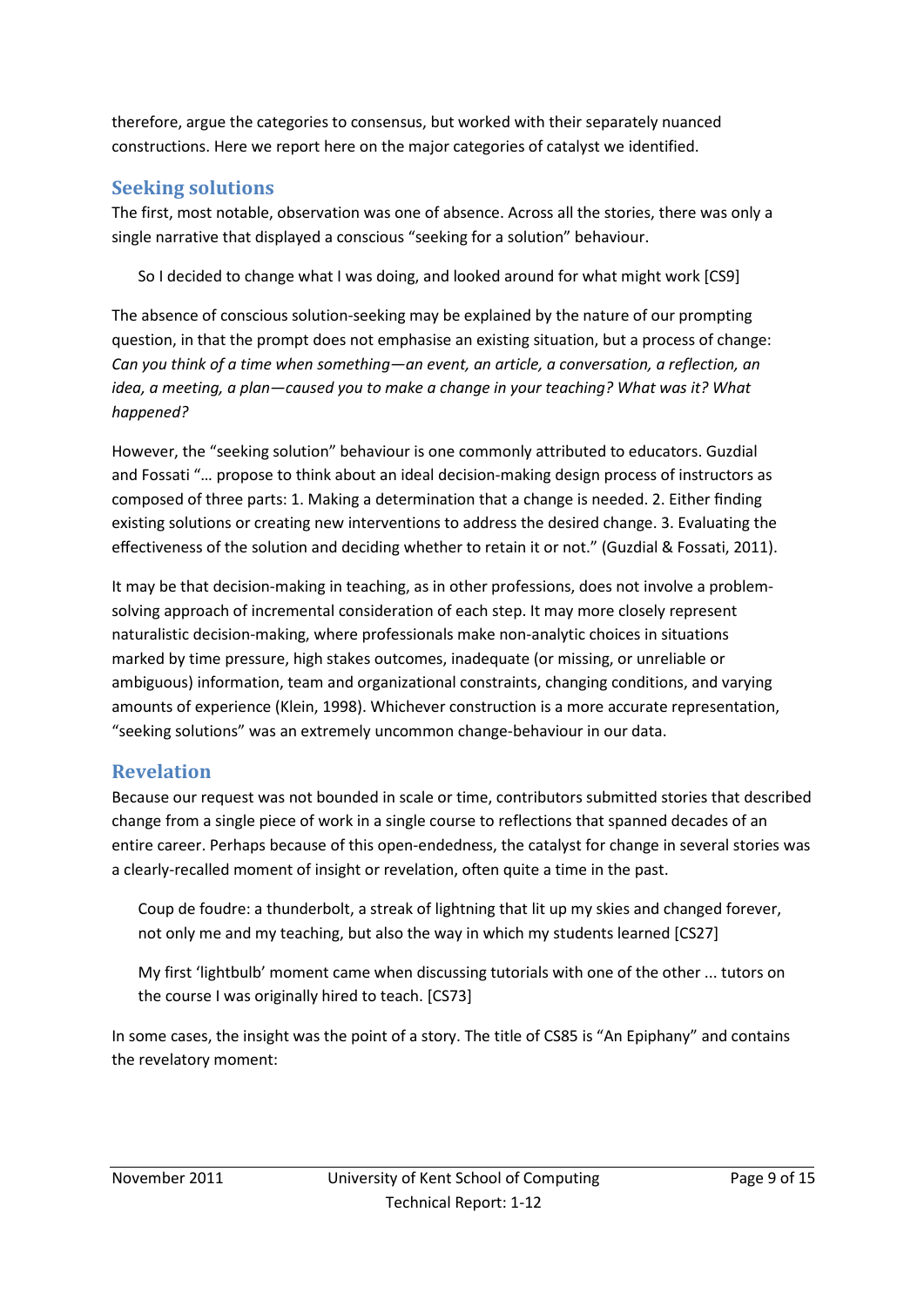I remember quite clearly about two years after I started teaching; I was in London for a meeting with my old PhD supervisor. We were talking about our classes and she said "I never do lectures". "Never?" I said. "Really, never? So what do you do?"[CS85]

Such moments were often set in relation to a status quo, a set of assumptions, or state of mind:

When I began teaching in universities a quarter of a century ago I set students essay titles, because that's what happened when I was a student. [CS15]

... initially in my lectures I used OHP slides with no handouts. Much of the time students were merely copying from the screen. This reflected my experience as a student: I often perceived the lecturer as a hindrance – s/he was making it hard for me to concentrate on slide copying. [CS77]

… it's just I had never seen a class taught this way when I was an undergrad. I didn't know people could do that :-) [CS85]

There were also stories that expected, even anticipated, this sort of change where it was not forthcoming:

I started sitting in on colleagues' classes, but that didn't help much. I didn't see anything they were doing that was all that different from what I was doing. But I persevered. I wish I could tell you of some epiphany that helped, but I don't think there was one. [CS21]

# **Daily Bread**

The most populated catalyst category was of educators initiating change in response to students: in response to something they did, or something they said, or to a close observation of their attitudes and achievements.

I found that almost all the students who had gotten the "differentiate using the chain rule" question wrong had done terribly on the exam, and almost all the ones who had gotten it right had done quite well. After that, I doubled the amount of time spent teaching the chain rule. [CS5]

On a data structure and algorithms exam, I frequently gave students recursive code to do something in a binary tree and asked them to give me the output (there was typically some numeric calculation). I would get 80% incorrect answers. I observed that students would show very little work. I changed the instructions to the problem to include showing the execution tree. Making students show their work flip-flopped the percentages. Typically 80% get correct answers now. [CS18]

What made me change my practice is a student reminding me - "I have never done this before, I don't know what you want". [CS13]

The most recent experience I have of changing my practice comes from student feedback some formal and some informal [CS26] (The title of this story is "Module Evaluations Work!")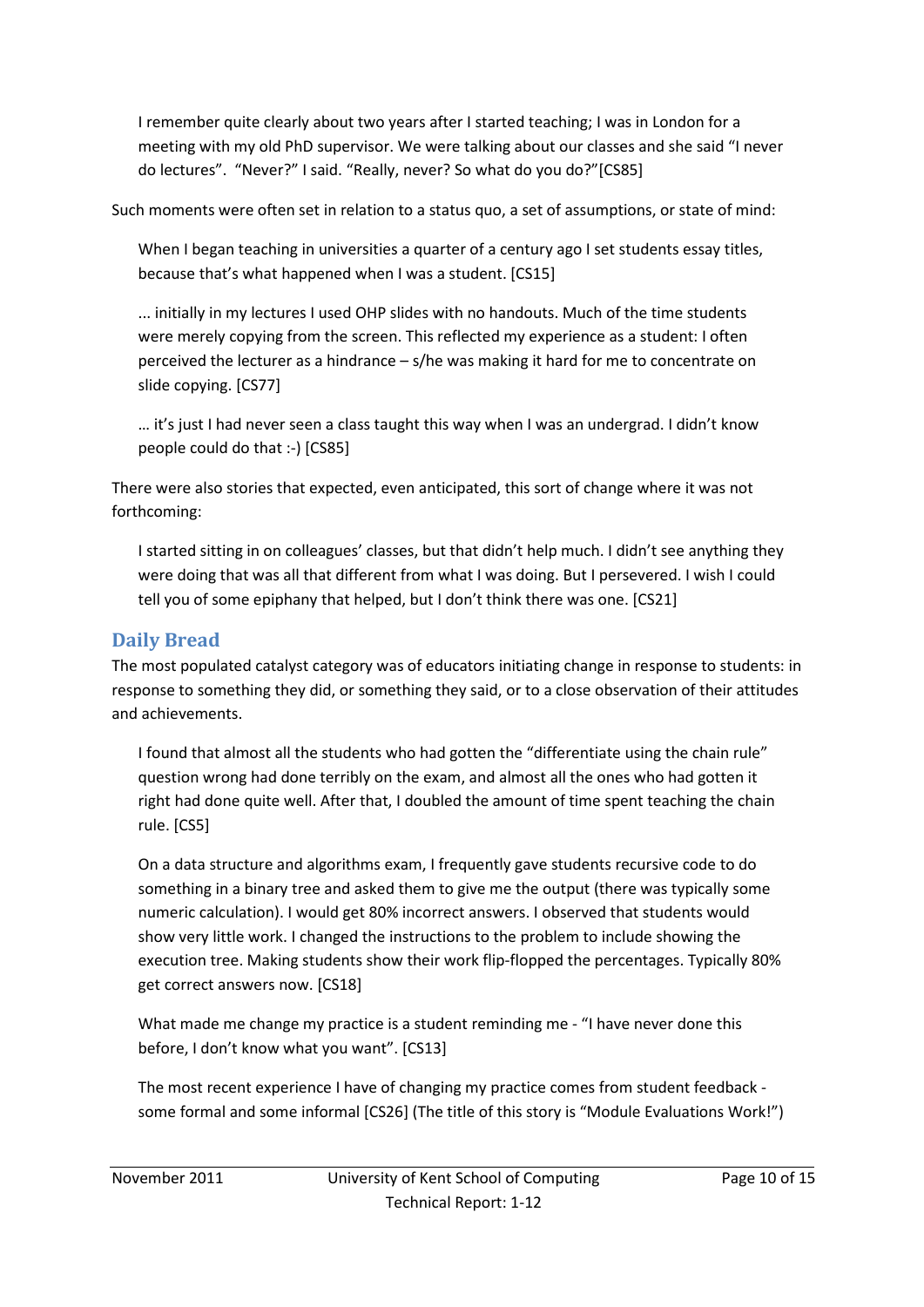One student said "it will be so much better and easier when we are doing this for real" As a result of this comment I changed the whole approach to the module, [CS61]

Although sometimes the student-focussed catalyst was negative:

But when I looked into their eyes halfway through the introduction I could see that a 15 month old example was no longer topical - indeed most had never heard of something that had been a lead news item a short while ago. I rescued the class by managing to work in a more recent example. But the experience was a bit of a shock. [CS20]

I had a student come to my office during my first term teaching. She was having a hard time in her 2nd year of University, was shifting from Science to Social Sciences, and was struggling. She was in an introductory Human Geography class, and she felt lost, not connecting to the material. We were touching on international issues, and she admitted to me that she JUST DIDN'T CARE. I was stunned that she was so honest, and could not respond to her honesty with anything but compassion, even though I was at a loss to imagine how an intelligent person could be so disconnected from social and environmental injustices and suffering that were our topics.[CS31]

# **Other catalysts of change**

Many stories (13) report the influence of a named individual as causing them to change their teaching. For as many (18), participation in an event, or external training, or "getting out of the classroom" made the difference although often these are not reported as intentional acts, rather in a sense of primed serendipity: "I attended a keynote lecture about learning preferences" [CS25] , "I was reading a book and stumbled upon a quote that was written in one of the margins" [CS40], "In the toy store, wandering about, I saw some baby toys called 'bear links.' That reminded me of the linked lists I was supposed to be worrying about for class ... so I decided to get them and use them in class."[CS53]. Finally, a least populated category was "external imposition" represented by only one story, entitled "Forced to conform" [CS11].

# **Informing change**

An additional analysis of the change stories was conducted to learn more about how educators determined the *details* of their pedagogical change, regardless of the catalyst. In all but one of the stories (the "external imposition" story above), educators were in a position to control at least some of the details of the change they described. Our earlier analysis revealed that few stories reported the sort of deliberate search for solutions that had previously been hypothesized, so how *were* educators informing decisions about pedagogical change? We classified the stories based on the source of the change details, and the techniques used by instructors to find their source.

# **Sources**

In just over half of the stories (50), the instructor formulated the details of their pedagogical change entirely on their own, without consulting peers or other resources. The abundance of "local change" stories is perhaps not surprising given that "change in response to students" was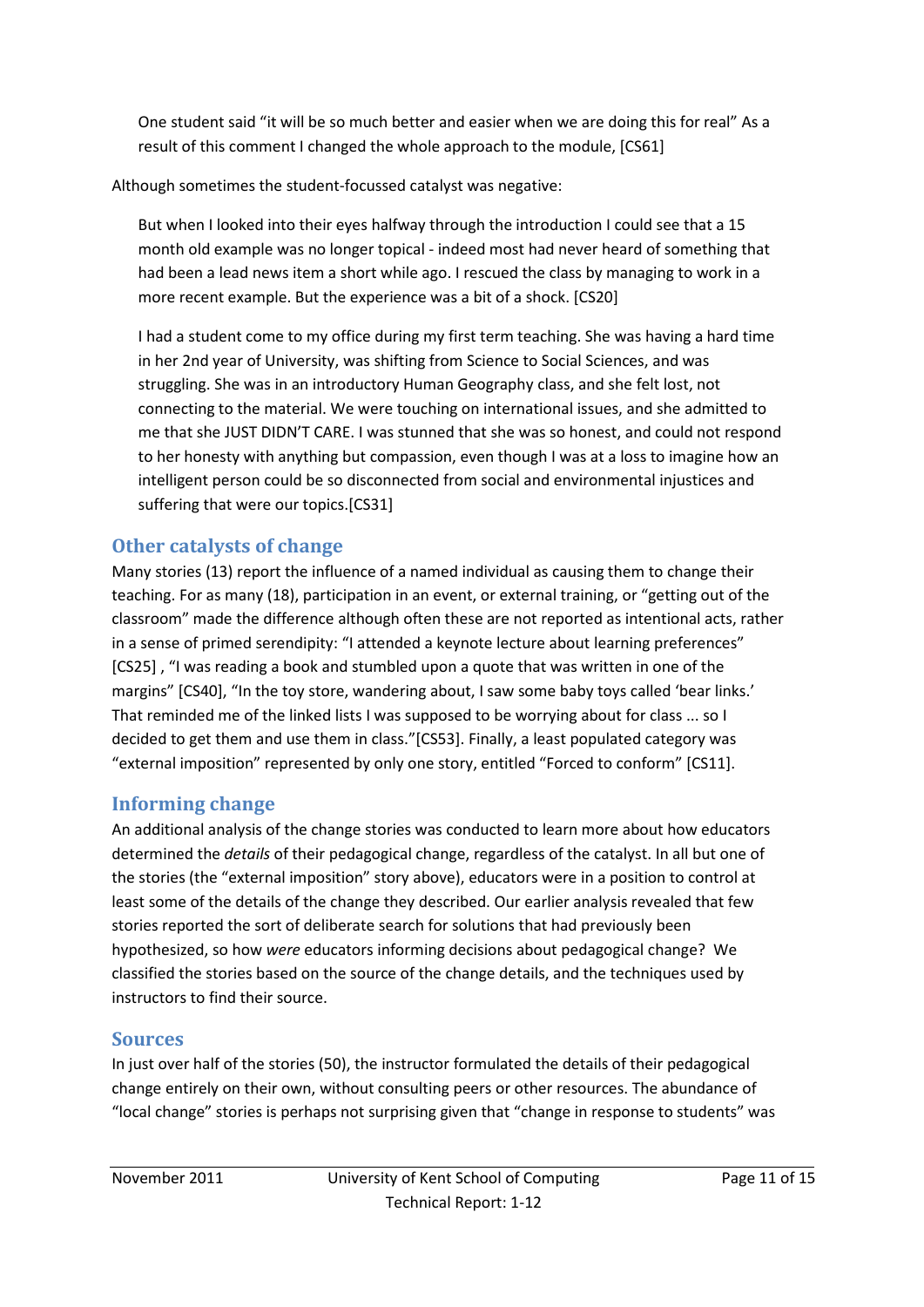found to be the most common catalyst category. One might expect these sorts of changes to be relatively small in scale, making it less essential that the teacher involved seek outside council. Additionally, changes made in response to student feedback are often tailored to local circumstances (the constraints of a classroom or the structure of a curriculum), making it less likely that a literature search will discover useful interventions. All of the change stories quoted in the Daily Bread section fall into the "local change" category. Not all locally formulated changes were the result of student feedback, however. Many were the result of reflection on the part of the instructor:

The original format was that the assessor would fire questions at team members about the work. I thought this approach would disadvantage anyone with limited understanding of English so I changed the format. I put more time into setting up the assessment, giving information about the areas to be assessed and asked the students to take responsibility for the walkthrough and who would be explaining sections of the documentation. [CS63]

When the instructor who normally taught the class left, we were left with no one to teach it. I was one of two professors who decided to try teaching the course. Having been trained technically as a computer scientist, I was familiar with how to teach programming, data structures, etc., but it became clear to me that teaching students about ethics and the societal impact of computing would require a completely different style of teaching. I determined that it would have to be more discussion-based, readings-based, and writingbased. [CS57]

Given the nature of the module we decided that it would be appropriate for students to keep a blog about their learning on the module and we made this part of the assessment. [CS23]

Other changes were driven by external circumstances.

Several years ago, I taught in a classroom with no white or chalkboards. So that I could write examples for the students, I started using a tablet PC and Classroom Presenter from the U. of Washington. This has evolved into a set of "guided slides" that are partially completed that I finish in lecture, and posted soon thereafter. Students routinely report that this approach is better than pre-completed slides. [CS50]

In the remaining stories, authors reported obtaining change details via interactions with other educators (39 stories) or from published materials (8 stories). The mechanisms through which these sources were located are explored in more detail below.

### **Transmission**

As was reported above, instructors rarely searched for information on change details: There were only three stories involving search, two of which described finding information in published materials while the third found guidance from a presentation: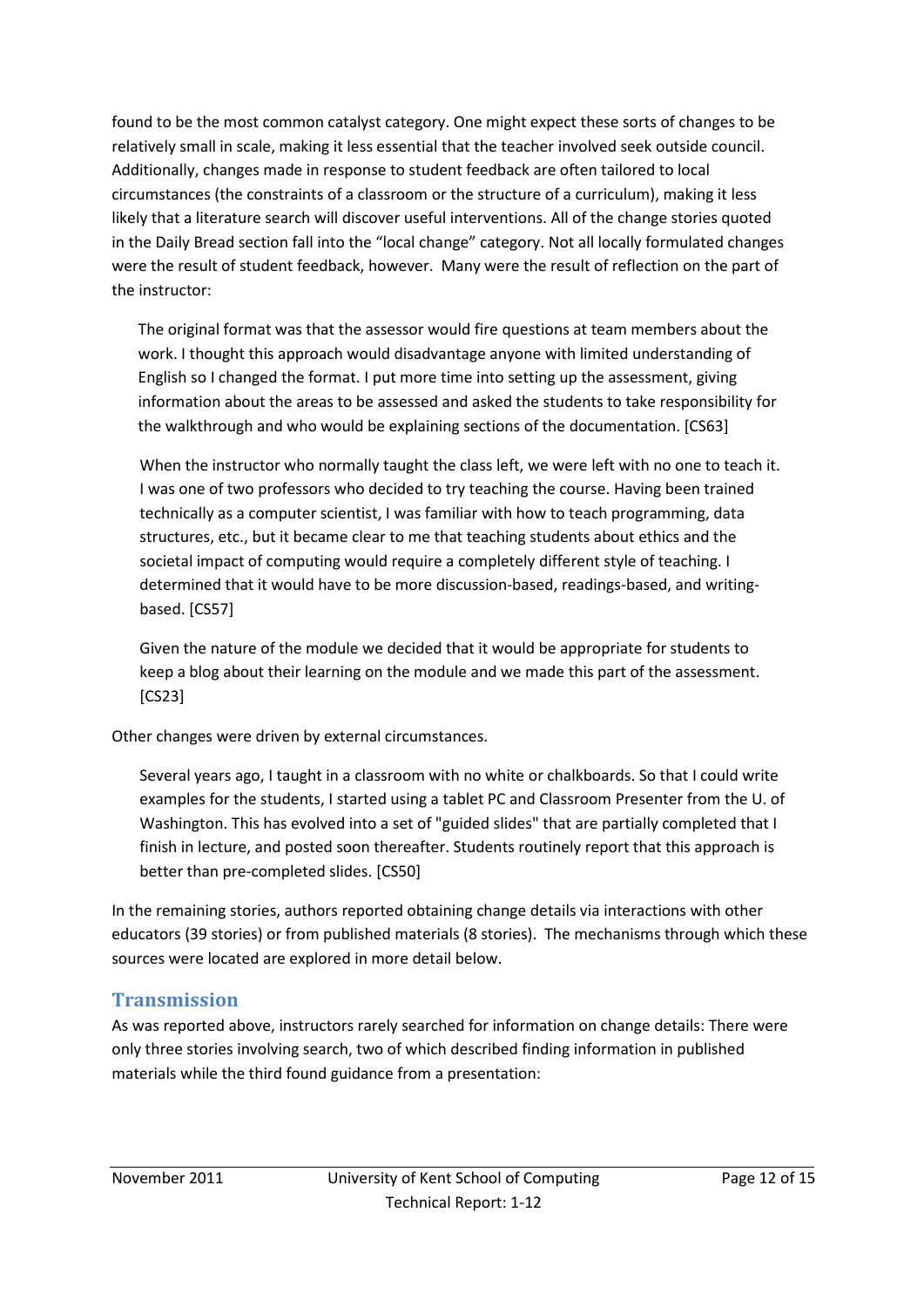I was faced with designing a new grad AI course, but I did not look forward to straightforward lecturing from the book, so I looked for alternatives. I came across an article by L. Dee Fink, "A Self- Directed Guide to Designing Courses for Significant Learning", and I also read the book "Drive" by Pink, on self-determination theory. I followed Fink's design exercise while applying SDT principles. [CS86]

My response was to study the various disciplines that encompass learning science. Much is known about learning, and how we can support learning. I discovered that I had not been doing a good job in the classroom. I also found that the standard textbooks for my field don't support learning well. [CS38]

I decided to change what I was doing, and looked around for what might work. I happened to go to a session on teaching using case study and so decided to try a case. I searched for some, but in the end wrote my own, brainstorming the ideas with my colleagues. [CS9]

At the other extreme, 12 stories described changes resulting from chance encounters with educators who shared or demonstrated details of their teaching practice. The authors of these stories had not intended to change their practice until they were exposed to a new approach.

I never would have made this change if it weren't for a trusted friend who told me to do this and I was sort of convinced. The change was to go from more or less traditional lecture with a handful of active learning activities punctuating it, to a completely or almost-completely question-driven style with peer-instruction. [CS70]

When I started university teaching I was very 'controlled' - all "chalk & talk". It took my colleague to loosen me up! We did team teaching together and he regularly inserted activities, interactive tasks, buzz groups, video snatches for students to comment on, role play, group work etc. Basically, the 'scales dropped from my eyes' and I saw how valuable these more discursive, open-ended, student-centred approaches were; and how memorable they were to us & to the students alike. [CS99]

The change in the examples above resulted from unplanned interactions between instructors. A larger group of change stories (31) involved *primed serendipity*, where the author encountered unanticipated information but while putting themselves in situations where they could reasonably expect to learn *something* about teaching practices (*e.g.* attending a conference or workshop, or browsing a journal issue). In five of these stories the author draws upon published materials to inform their change in practice. The remaining 26 involved personal exchanges with groups or individuals.

Several years ago I read a book titled "Beyond Bullet Points" by Cliff Atkinson that kept mentioning Richard Meyer's work on multimedia learning theory. I read several of his papers and his book as well. Over a summer I revised all of my CS1 slides to incorporate his multimedia learning principles. [CS56]

I participated in a course on Teaching with Technology. Although I had always used technology where I could, this course exposed me to dozens of different tools and uses for these tools in the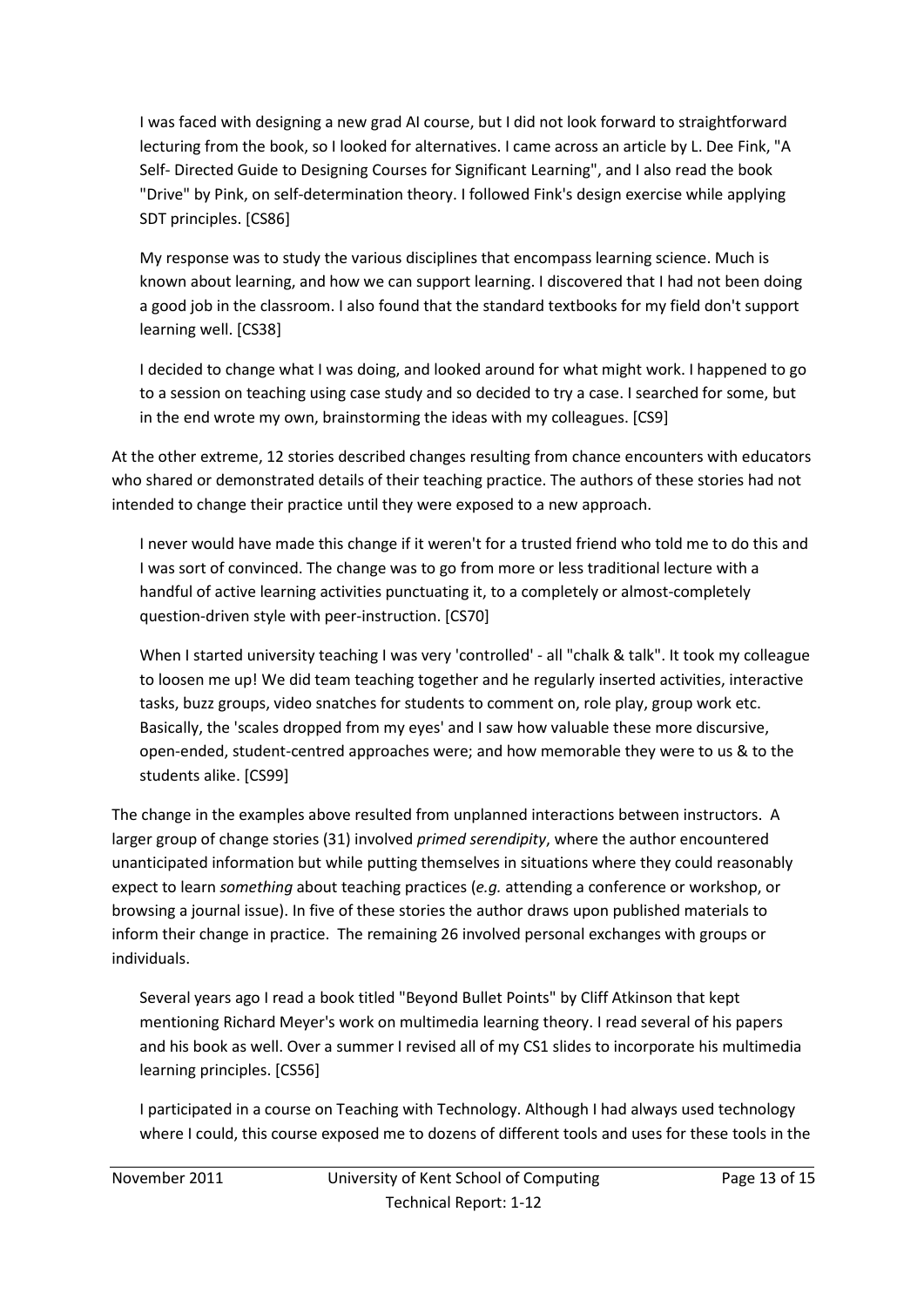classroom. I now incorporate many of these tools in my teaching and also keep abreast of new developments by following blogs of others involved in the same process. [CS12]

I was travelling on holiday to Italy. I had taken Jenny Moon's book on reflective practice, just to re-read on the journeyings and waitings. There was quite a lot of waiting. I chanced on mention of a teacher who had shared his own learning journal with his students. I knew that my Soc Sci students initially had problems with reflective journalling. I thought "Why don't I share mine with them?" [CS68]

 I'm a member of a science education reading group on campus. One of the papers recently was on how to evaluate your assessments (specifically tests/exams). One person in our reading group was a psychologist who researches "psychometrics" and does extensive quantitative test analysis for her courses. Based on her experiences and advice, I was inspired to go over a test I was in the process of writing for my CS0 course the following week. I reworked the exam to balance the material and more closely mirror what I wanted to assess in the class. This is now a standard practice before I give exams. [CS95]

# **Use of published materials**

The infrequency with which change stories refer to published materials is noteworthy. Books or articles informed change in only eight stories, despite the fact that part of the solicitation was via education research mailing lists, and a number of the stories were collected at an education-related conference. Over 90% of the stories described changes that were either created without drawing on outside sources, or were informed by personal interactions with other educators in preference to the literature. Even within the small group that drew from published materials, the majority found their source through primed serendipity instead of deliberate search.

# **Closing thoughts**

Stories are a relatively unusual form of data for this sort of investigation. They are not responses to direct questions (as in interviews, surveys or questionnaires), they do not represent opinions on issues, nor statements of fact. They are, however, authentic communications which illuminate complex topics, and which can provide insight into complex spaces. There is always a point to telling a story, a reason for their emergence, something the teller wants to communicate.

Stories also have an effect on the audience "The act of listening to a story told by another person creates a … displacement of perspective that helps people see through new eyes into a different world of truth"(Kurtz, 2010). The power of this collection of stories is demonstrated in their content, in the things the storytellers wanted us to know. And what they contributed were stories of success, of change making an improvement, most often an improvement to student learning. They also conveyed an abiding sense of personal satisfaction, of professional pride, of overcoming challenge and disappointment, in doing a good job. And in this, the contributed stories were entirely comparable even though they were from different countries, institutional contexts and academic disciplines.